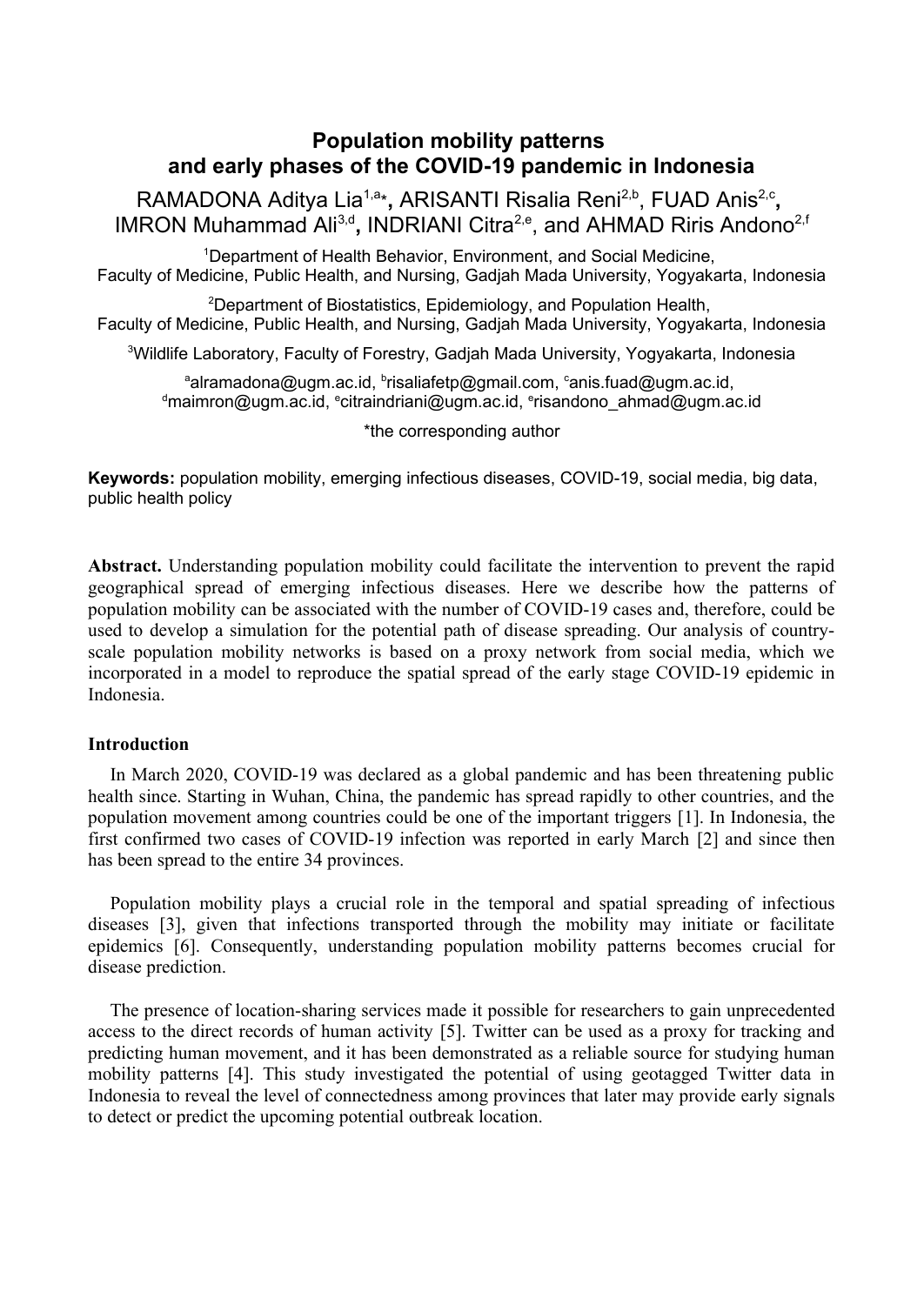#### **Methods**

We obtained COVID-19 cases for provinces in Indonesia in April 2020 from Kawal COVID-19. We complemented COVID-19 surveillance data with geotagged tweets posted in the provincial administrative boundaries of the study area from January-December 2019 as the baseline period for mobility patterns. We employed Twitter's Application Programming Interface and selected Tweets within Indonesia's boundaries for analysis to achieve this. We only extracted the user identification string, timestamp, and longitude and latitude of the user's location in the Tweets. Subsequently, we overlaid the geotagged tweets on the provincial administrative map of the study area and exchanged the geocode to the province identification number (Fig 1.a.).



(a)



(b)

Fig 1. (a) The Provincial Administrative Identification Number; (b) The frequency of human mobility from DKI Jakarta to the 33 other provinces.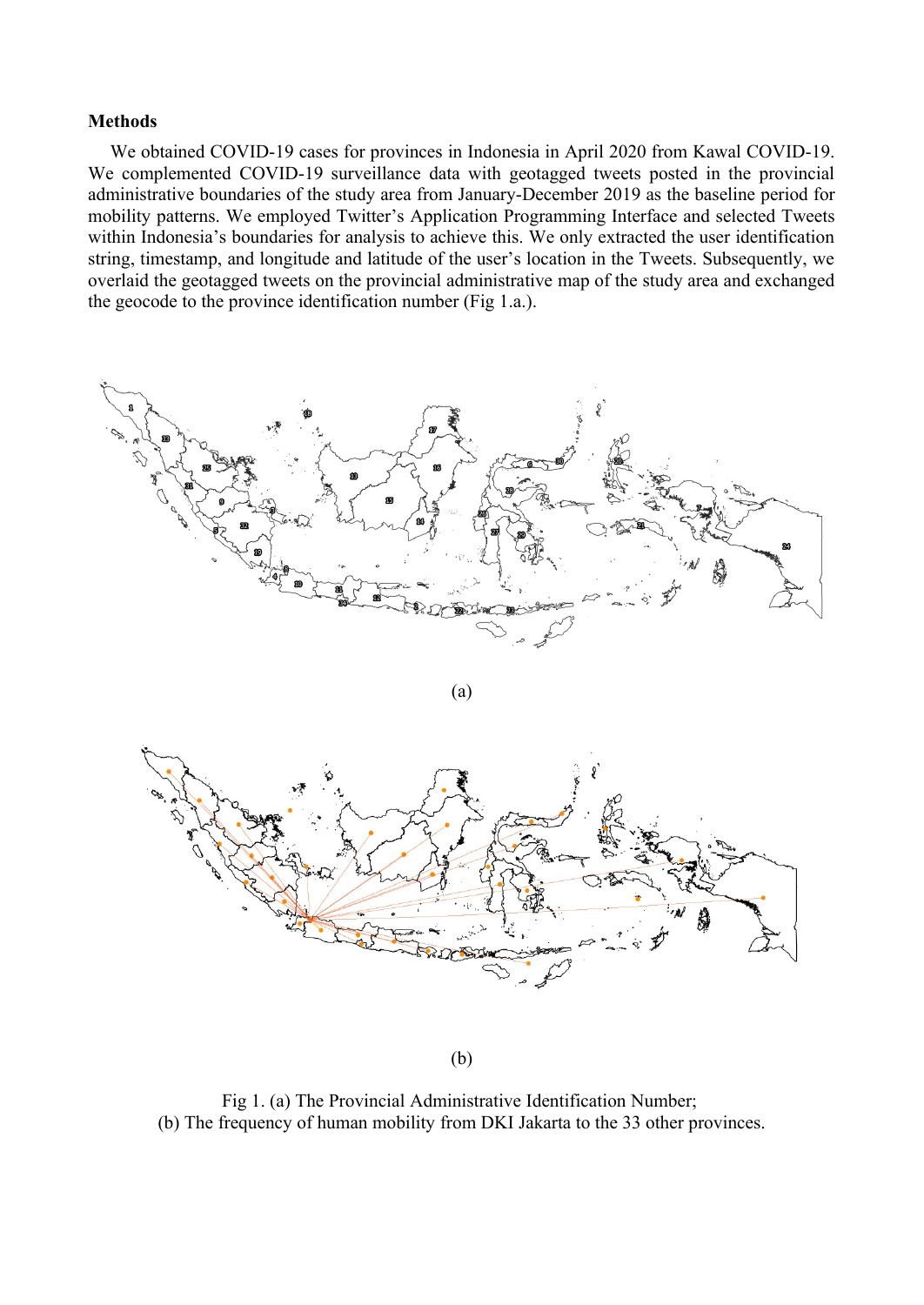We formulated an algorithm to estimate the frequency of mobility among 34 provinces in Indonesia. The frequency was calculated based on Twitter users' mobility patterns between pairs of provinces. The mobility patterns were computed by estimating the rate with which a Twitter user in one province re-tweeted in another province within the same month. To assess the association between human mobility and COVID-19 cases, we only consider the frequency of mobility out of DKI Jakarta to the 33 other provinces (Fig 1.b.).

#### **Results and Discussion**

The total number of COVID-19 cases in 33 provinces, not including DKI Jakarta, in our analysis was 4,008, with the highest cases were reported from Jawa Barat. All three most contributed cases came from provinces in Java Island, as the nearest provinces from DKI Jakarta. Most of the mobility (83%) from DKI Jakarta was to the other 5 provinces in Java Island, respectively, Jawa Barat, Banten, Jawa Timur, Jawa Tengah, and DI Yogyakarta (Tabel 1).

We identified that the rate of population mobility from DKI Jakarta to a province was closely associated with the number of COVID-19 cases in the province (Fig 2). Therefore, we propose that it could be used as a proximal indicator to predict future outbreaks. Later, it could inform proactive nonpharmaceutical interventions for disease control, such as resource relocations to curb disease outbreaks and negative influences [7].

Our results suggest that mobility patterns obtained from Twitter data are amenable to reflect the mobility dynamics in the COVID-19 pandemic quantitatively. Therefore, this study's methodological knowledge seed future applications of the easily accessible Twitter data in monitoring mobility dynamics [8]. Understanding human mobility in the early stages of a pandemic is crucial for assessing travel patterns to prevent disease spread [9]. Our results suggest that population mobility could be one of the important drivers of the spread of COVID-19 from the hotspot area to other areas, and the geotagged Twitter data can provide essential information on population mobility patterns to improve our understanding of the direction and the risk of the spread of diseases. In summary, our findings can provide useful information for developing more efficient early warning and response systems.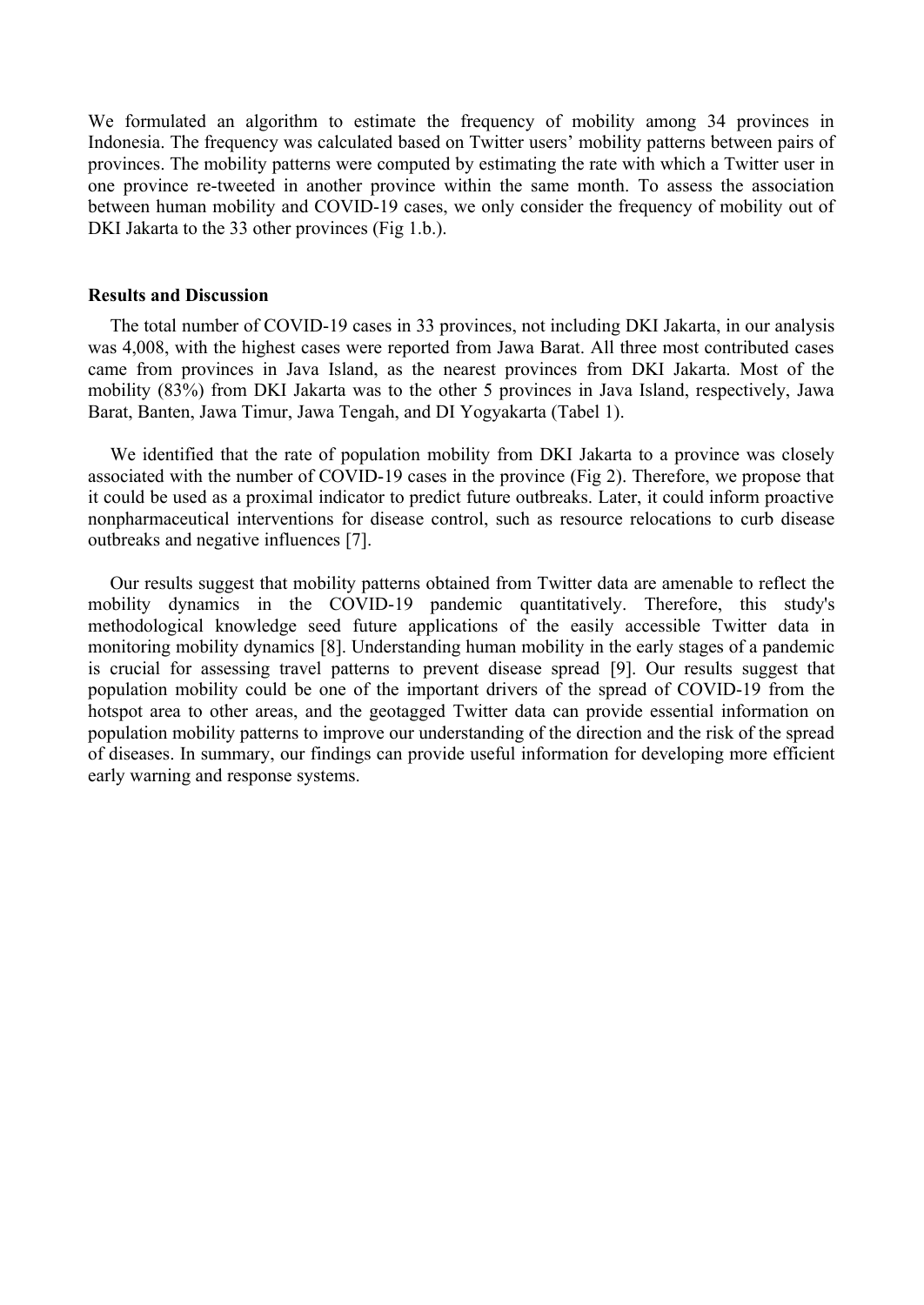| asal               | tujuan                | frekuensi baseline<br>(Jan-Dec 2019) | <b>Jumlah Kasus</b><br>per 22 Maret 2020 |
|--------------------|-----------------------|--------------------------------------|------------------------------------------|
| <b>DKI Jakarta</b> | <b>Jawa Barat</b>     | 0.43573                              | 762                                      |
| <b>DKI Jakarta</b> | <b>Banten</b>         | 0.18893                              | 337                                      |
| <b>DKI Jakarta</b> | Jawa Timur            | 0.08656                              | 638                                      |
| <b>DKI Jakarta</b> | Jawa Tengah           | 0.07625                              | 479                                      |
| <b>DKI Jakarta</b> | DI Yogyakarta         | 0.04321                              | 75                                       |
| <b>DKI Jakarta</b> | Bali                  | 0.03543                              | 152                                      |
| <b>DKI Jakarta</b> | Kalimantan Tengah     | 0.01864                              | 82                                       |
| <b>DKI Jakarta</b> | Sumatera Utara        | 0.01587                              | 93                                       |
| <b>DKI Jakarta</b> | Sulawesi Selatan      | 0.01042                              | 387                                      |
| <b>DKI Jakarta</b> | Lampung               | 0.01021                              | 27                                       |
| <b>DKI Jakarta</b> | Sumatera Selatan      | 0.00805                              | 89                                       |
| <b>DKI Jakarta</b> | Kalimantan Timur      | 0.00725                              | 69                                       |
| <b>DKI Jakarta</b> | Sumatera Barat        | 0.00675                              | 81                                       |
| <b>DKI Jakarta</b> | Nusa Tenggara Timur   | 0.00583                              | 1                                        |
| <b>DKI Jakarta</b> | Riau                  | 0.00561                              | 35                                       |
| <b>DKI Jakarta</b> | Nusa Tenggara Barat   | 0.00486                              | 108                                      |
| <b>DKI Jakarta</b> | Kepulauan Riau        | 0.00481                              | 81                                       |
| <b>DKI Jakarta</b> | Kalimantan Selatan    | 0.00466                              | 107                                      |
| <b>DKI Jakarta</b> | Kalimantan Barat      | 0.00451                              | 31                                       |
| <b>DKI Jakarta</b> | Aceh                  | 0.00412                              | 7                                        |
| <b>DKI Jakarta</b> | Bangka-Belitung       | 0.00412                              | 8                                        |
| <b>DKI Jakarta</b> | Sulawesi Utara        | 0.00325                              | 20                                       |
| <b>DKI Jakarta</b> | Jambi                 | 0.00242                              | 13                                       |
| <b>DKI Jakarta</b> | Sulawesi Tengah       | 0.00196                              | 29                                       |
| <b>DKI Jakarta</b> | Papua                 | 0.00192                              | 123                                      |
| <b>DKI Jakarta</b> | Sulawesi Tenggara     | 0.00171                              | 37                                       |
| <b>DKI Jakarta</b> | Maluku                | 0.00170                              | 17                                       |
| <b>DKI Jakarta</b> | Papua Barat           | 0.00141                              | 8                                        |
| <b>DKI Jakarta</b> | Bengkulu              | 0.00138                              | 8                                        |
| <b>DKI Jakarta</b> | Gorontalo             | 0.00100                              | 7                                        |
| <b>DKI Jakarta</b> | Maluku Utara          | 0.00087                              | 12                                       |
| <b>DKI Jakarta</b> | <b>Sulawesi Barat</b> | 0.00030                              | 8                                        |
| <b>DKI Jakarta</b> | Kalimantan Utara      | 0.00027                              | 77                                       |

Tabel 1. The frequency of mobility out of DKI Jakarta to the 33 other provinces In Indonesia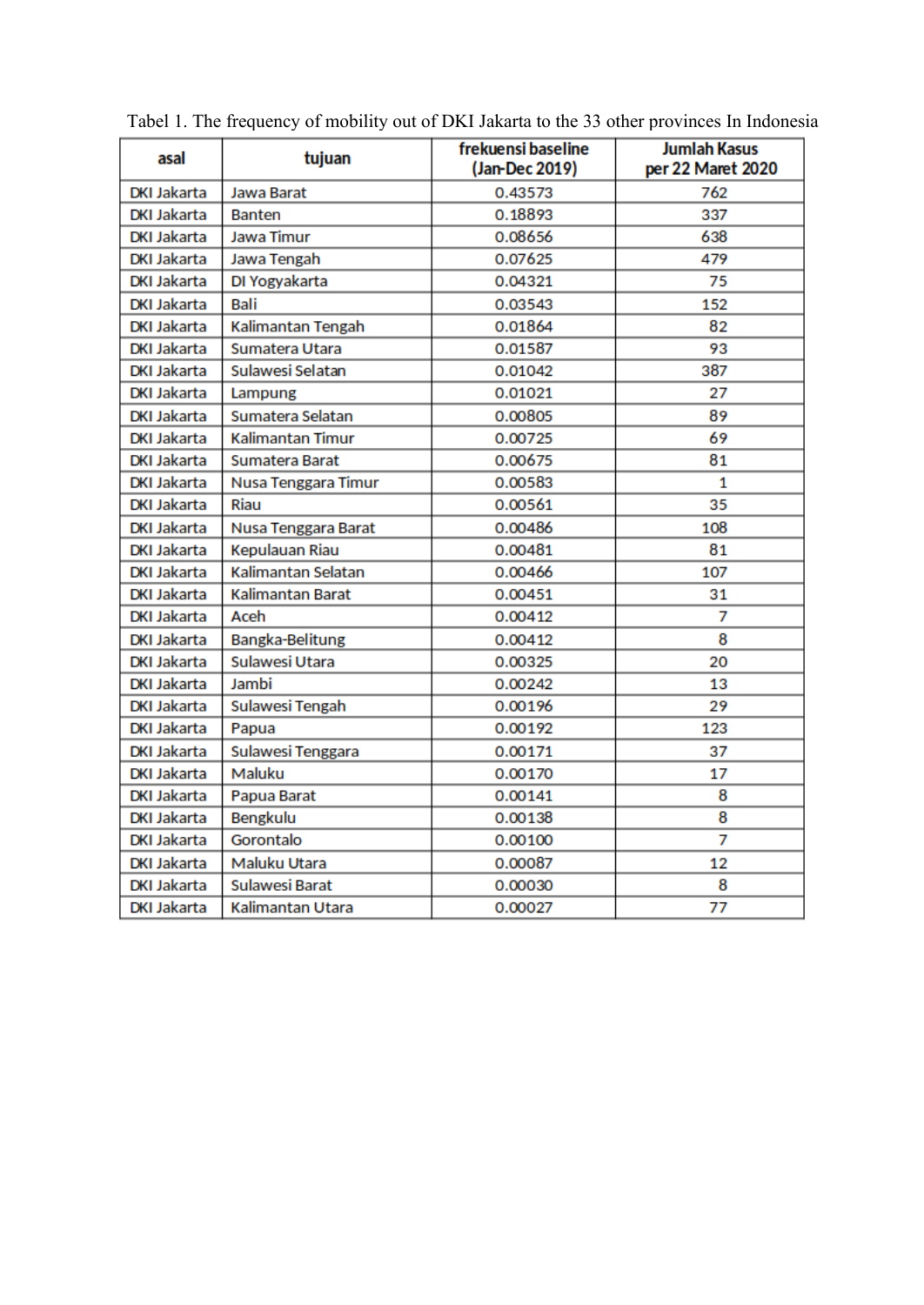

Fig 2. The association between the frequency of population mobility out of DKI Jakarta to the 33 other provinces and the number of COVID-19 cases  $(Adi R2 = 0.62$ ; intercept = 66.5; slope = 1813.5; P = 3.83e-08)

## **References**

- [1] A. M. Y. Chu, A. Tiwari, and M. K. P. So, "Detecting early signals of COVID-19 global pandemic from network density," *J. Travel Med.*, vol. 27, no. 5, p. taaa084, Aug. 2020, doi: 10.1093/jtm/taaa084.
- [2] R. Djalante *et al.*, "Review and analysis of current responses to COVID-19 in Indonesia: Period of January to March 2020," *Prog. Disaster Sci.*, vol. 6, p. 100091, Apr. 2020, doi: 10.1016/j.pdisas.2020.100091.
- [3] S. Changruenngam, D. J. Bicout, and C. Modchang, "How the individual human mobility spatio-temporally shapes the disease transmission dynamics," *Sci. Rep.*, vol. 10, no. 1, Dec. 2020, doi: 10.1038/s41598-020-68230-9.
- [4] R. Jurdak, K. Zhao, J. Liu, M. AbouJaoude, M. Cameron, and D. Newth, "Understanding human mobility from Twitter," *PLoS ONE*, vol. 10, no. 7, pp. 1–16, 2015, doi: 10.1371/journal.pone.0131469.
- [5] B. Hawelka, I. Sitko, E. Beinat, S. Sobolevsky, P. Kazakopoulos, and C. Ratti, "Geo-located Twitter as proxy for global mobility patterns," *Cartogr. Geogr. Inf. Sci.*, vol. 41, no. 3, pp. 260– 271, May 2014, doi: 10.1080/15230406.2014.890072.
- [6] A. Findlater and I. I. Bogoch, "Human Mobility and the Global Spread of Infectious Diseases: A Focus on Air Travel," *Trends Parasitol.*, vol. 34, no. 9, pp. 772–783, Sep. 2018, doi: 10.1016/j.pt.2018.07.004.